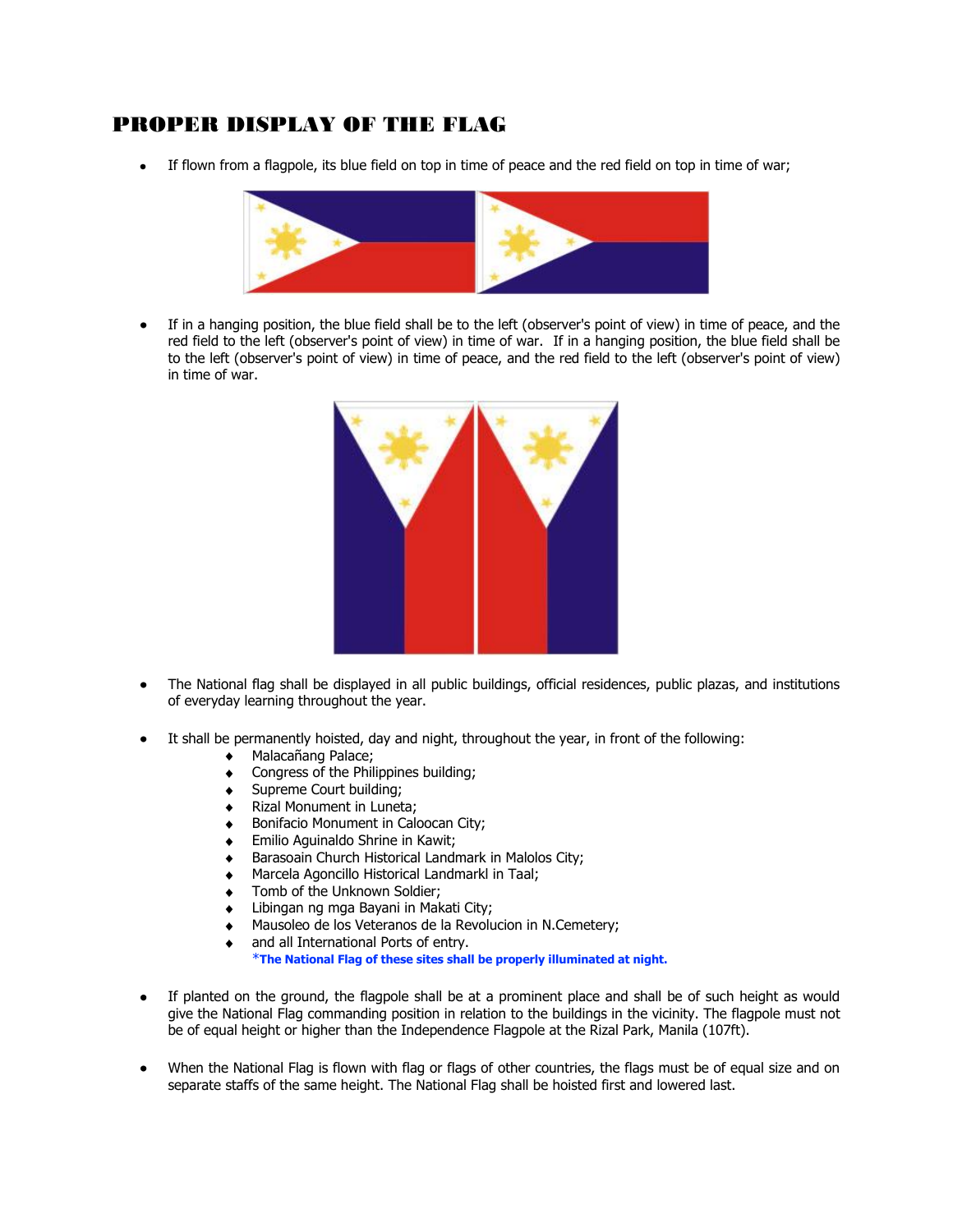- When displayed in a row of house flags, the National Flag shall be in front of the center of the line or on the left (observer's point of view) of the row. The house flags should be arranged in alphabetical order, by precedence or by protocol order from left to right (the observer's point of view).
- When displayed in a row or in a parade with flags of other countries, the National Flag shall be on the left (observer's point of view) of the other flags. The flags of other countries should be arranged in alphabetical order from left to right.
- When in a parade with house flags, the National Flag shall be in front of the center of the first line. The house flags should be arranged in alphabetical order, by precedence or by protocol order from left to right (the observer's point of view).
- When displayed in a semi-circle of flags with other countries or house flags, the National Flag should be at the center.
- When displayed in a circle of flags with other countries or house flags, the National Flag should be flown on the flagpole facing the main road (point of reference- Kilometer 0, Rizal Park, Manila); or in front of a monument; or the main entrance of the building.
- If the National Flag is displayed indoors on a flagpole, it shall be placed at the left of the observer as one  $\bullet$ enters the room or flat against the wall;
- From the top of a flagpole, which shall be at a prominent place or a commanding position in relation to the surrounding buildings.
- In a suspended position from a rope extending from a building to a pole erected away from the building;
- Flat against the wall vertically with the sun and stars on top;
- Hanging vertically in the middle of a two-way traffic road, the blue field should be pointing east, if the road  $\bullet$ is heading south or north and if the road is heading east or west the blue field should be pointing north; and
- Hanging vertically at the sides or middle of the one-way traffic road, the blue field should be at the left of the observer.
- The National Flag shall be flown at half-mast as a sign of mourning on all the buildings and places where it is displayed, as provided, on the day of the official announcement of the death of any of the following officials:
	- The President or a former President, for ten (10) days;
	- The Vice-President, the Chief Justice of the Supreme Court, the President of the Senate and the Speaker of the House of Representatives, for seven (7) days;
	- Cabinet Secretaries, Associate Justices of the Supreme Court, Members of the Senate and House of Representatives, the Chief of Staff of the Armed Forces of the Philippines and the Director-General of the Philippine National Police, or equivalent in rank, for five (5) days;
	- Heads of National Government Agencies, including Government Owned and Controlled Corporations and Government Financial Institutions, or equivalent in rank, for three (3) days;
	- The Commanding Generals of the Philippine Air Force and the Philippine Army and the Flag Officer in Command of the Philippine Navy, or equivalent in rank, for three (3) days;
	- Governors, Vice-Governors, city and municipal Mayors, city and municipal Vice-Mayors, for three (3) days;
	- Members of the Sangguniang Panlalawigan, Sangguniang Panglungsod and Sangguniang Bayan, on the day of interment;
	- Veterans of the previous wars, Barangay Chairmen and the Barangay Councilmen, on the day of interment;
	- Former National or Local Government Officials, appointed or elected, other than those specified above, on the day of interment, within their former respective territorial jurisdictions and by resolution of their respective Sanggunians;
	- Regional Directors, Superintendents, Supervisors, Principals, Teachers and other school